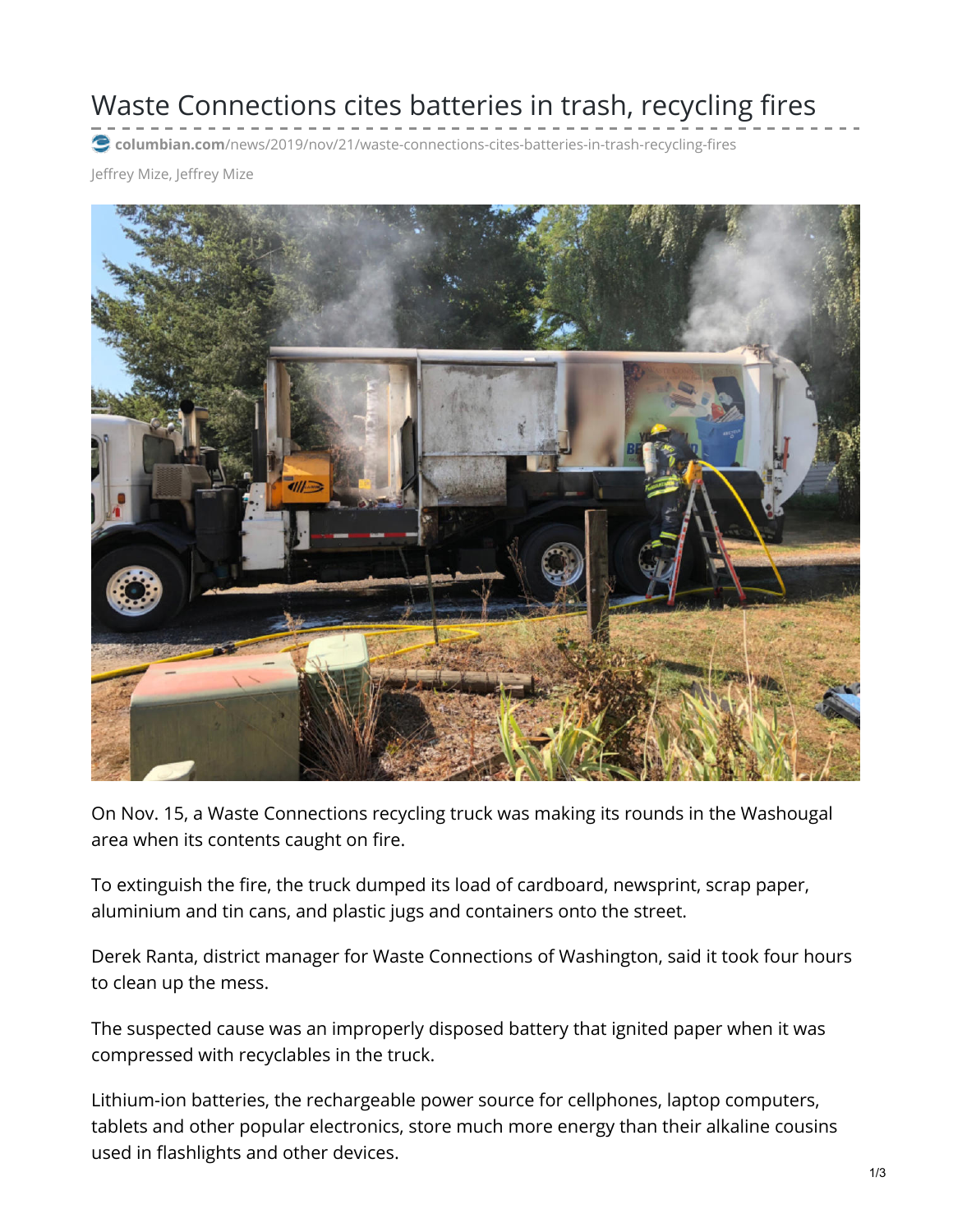Ranta said fires sparked by batteries are routine, both here in Clark County and across the nation.

"It's a common industry problem," he said.

Waste Connections has not had a recycling truck destroyed because of a battery-caused fire, Ranta said.

In September 2018, one of the company's trucks sustained several thousand dollars of damage during a fire in the Orchards area, he said. The fire melted the wiring used to open the back of the truck, which forced firefighters to cut into the truck's sides to extinguish the fire.

Waste Connections concluded that most of these fires were sparked by discarded batteries.

"We can't tell every time, but we usually make the assumption that it's a battery," Ranta said.

Batteries also can cause fires at transfer stations and materials recovery facilities.

The California Product Stewardship Council conducted a March 2018 survey and determined that 56 percent of the fires at California waste facilities during the previous two years were caused by batteries. In March 2018, a lithium battery caused a five-alarm fire at a Queens recycling plant in New York City.

So what should Clark County residents do?

"The biggest thing is to make sure they are not putting them in the (recycling) cart," Ranta said.

Used batteries, not including vehicle or acid batteries, should be placed in sealed clear plastic bags and left on top of blue recycling carts for curbside pickup.

The National Fire Prevention [Association](https://www.nfpa.org/-/media/Files/Public-Education/Resources/Safety-tip-sheets/9VoltBatterySafety.ashx?la=en) advises placing tape on 9-volt batteries, commonly used in smoke detectors, since the positive and negative posts are so close together that a paperclip or other metal object touching both posts could generate enough heat to start a fire.

Clark County's [Recycling](https://www.clark.wa.gov/public-health/recycling-z) A-Z Directory recommends placing tape on both ends of all used household batteries.

"Even a dead battery has some charge left," Marissa Armstrong, a communications specialist for Clark County Public Health, wrote in an email. "Taping the ends helps to prevent the discharge of electricity, which can start fires."